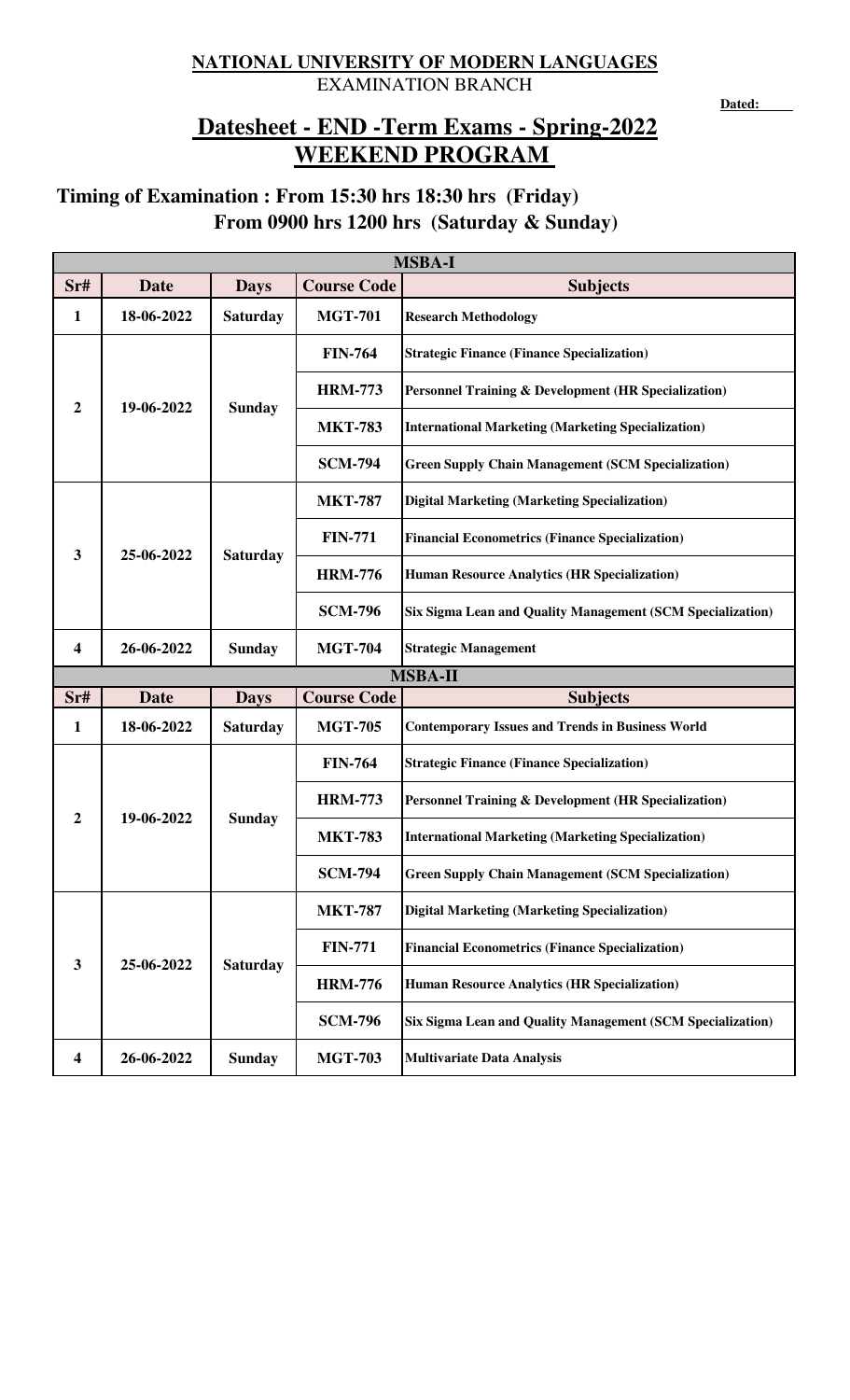| $MBA (1.5) - I$           |             |                 |                    |                                                            |  |
|---------------------------|-------------|-----------------|--------------------|------------------------------------------------------------|--|
| Sr#                       | <b>Date</b> | <b>Days</b>     | <b>Course Code</b> | <b>Subjects</b>                                            |  |
| 1                         | 18-06-2022  | <b>Saturday</b> | <b>MGT-701</b>     | <b>Research Methodology</b>                                |  |
|                           |             |                 | <b>FIN-764</b>     | <b>Strategic Finance (Finance Specialization)</b>          |  |
|                           | 19-06-2022  | <b>Sunday</b>   | <b>HRM-773</b>     | Personnel Training & Development (HR Specialization)       |  |
| 2                         |             |                 | <b>MKT-783</b>     | <b>International Marketing (Marketing Specialization)</b>  |  |
|                           |             |                 | <b>SCM-794</b>     | <b>Green Supply Chain Management (SCM Specialization)</b>  |  |
| 3                         | 25-06-2022  | <b>Saturday</b> | <b>MKT-787</b>     | <b>Digital Marketing (Marketing Specialization)</b>        |  |
|                           |             |                 | <b>FIN-771</b>     | <b>Financial Econometrics (Finance Specialization)</b>     |  |
|                           |             |                 | <b>HRM-776</b>     | <b>Human Resource Analytics (HR Specialization)</b>        |  |
|                           |             |                 | <b>SCM-796</b>     | Six Sigma Lean and Quality Management (SCM Specialization) |  |
| 4                         | 26-06-2022  | <b>Sunday</b>   | <b>MGT-704</b>     | <b>Strategic Management</b>                                |  |
|                           |             |                 |                    | $MBA(1.5)$ -II                                             |  |
| $S$ r#                    | <b>Date</b> | <b>Days</b>     | <b>Course Code</b> | <b>Subjects</b>                                            |  |
| 1                         | 18-06-2022  | <b>Saturday</b> | <b>MGT-705</b>     | <b>Contemporary Issues and Trends in Business World</b>    |  |
|                           |             |                 | <b>FIN-764</b>     | <b>Strategic Finance (Finance Specialization)</b>          |  |
| 2                         | 19-06-2022  | <b>Sunday</b>   | <b>HRM-773</b>     | Personnel Training & Development (HR Specialization)       |  |
|                           |             |                 | <b>MKT-783</b>     | International Marketing (Marketing Specialization)         |  |
|                           |             |                 | <b>SCM-794</b>     | <b>Green Supply Chain Management (SCM Specialization)</b>  |  |
|                           | 25-06-2022  | <b>Saturday</b> | <b>MKT-787</b>     | <b>Digital Marketing (Marketing Specialization)</b>        |  |
| $\overline{\mathbf{3}}$   |             |                 | <b>FIN-771</b>     | <b>Financial Econometrics (Finance Specialization)</b>     |  |
|                           |             |                 | <b>HRM-776</b>     | <b>Human Resource Analytics (HR Specialization)</b>        |  |
|                           |             |                 | <b>SCM-796</b>     | Six Sigma Lean and Quality Management (SCM Specialization) |  |
| 4                         | 26-06-2022  | <b>Sunday</b>   | <b>MGT-703</b>     | <b>Multivariate Data Analysis</b>                          |  |
|                           |             |                 |                    | $MBA(1.5)$ -III                                            |  |
| Sr#                       | Date        | <b>Days</b>     | <b>Course Code</b> | <b>Subjects</b>                                            |  |
| 1                         | 25-06-2022  | <b>Sunday</b>   | <b>MGT-712</b>     | <b>Project Appraisal Management</b>                        |  |
| $\boldsymbol{2}$          | 26-06-2022  | <b>Saturday</b> | <b>MGT-711</b>     | <b>E-Business</b>                                          |  |
| EMBA-I / MBA - I (2-Year) |             |                 |                    |                                                            |  |
| Sr#                       | <b>Date</b> | <b>Days</b>     | <b>Course Code</b> | <b>Subjects</b>                                            |  |
| 1                         | 17-06-2022  | Friday          | <b>MGT-514</b>     | <b>Business Mathematics &amp; Statistics</b>               |  |
| $\boldsymbol{2}$          | 18-06-2022  | <b>Saturday</b> | <b>HUM-512</b>     | <b>Business Communication &amp; Professional Speech</b>    |  |
| 3                         | 19-06-2022  | <b>Sunday</b>   | <b>MKT-501</b>     | <b>Principles of Marketing</b>                             |  |
| 4                         | 24-06-2022  | Friday          | $FIN - 521$        | <b>Financial Management</b>                                |  |
| 5                         | 25-06-2022  | <b>Saturday</b> | $ECO - 513$        | <b>Business Economics</b>                                  |  |
| 6                         | 26-06-2022  | <b>Sunday</b>   | <b>ACC-501</b>     | <b>Financial Accounting</b>                                |  |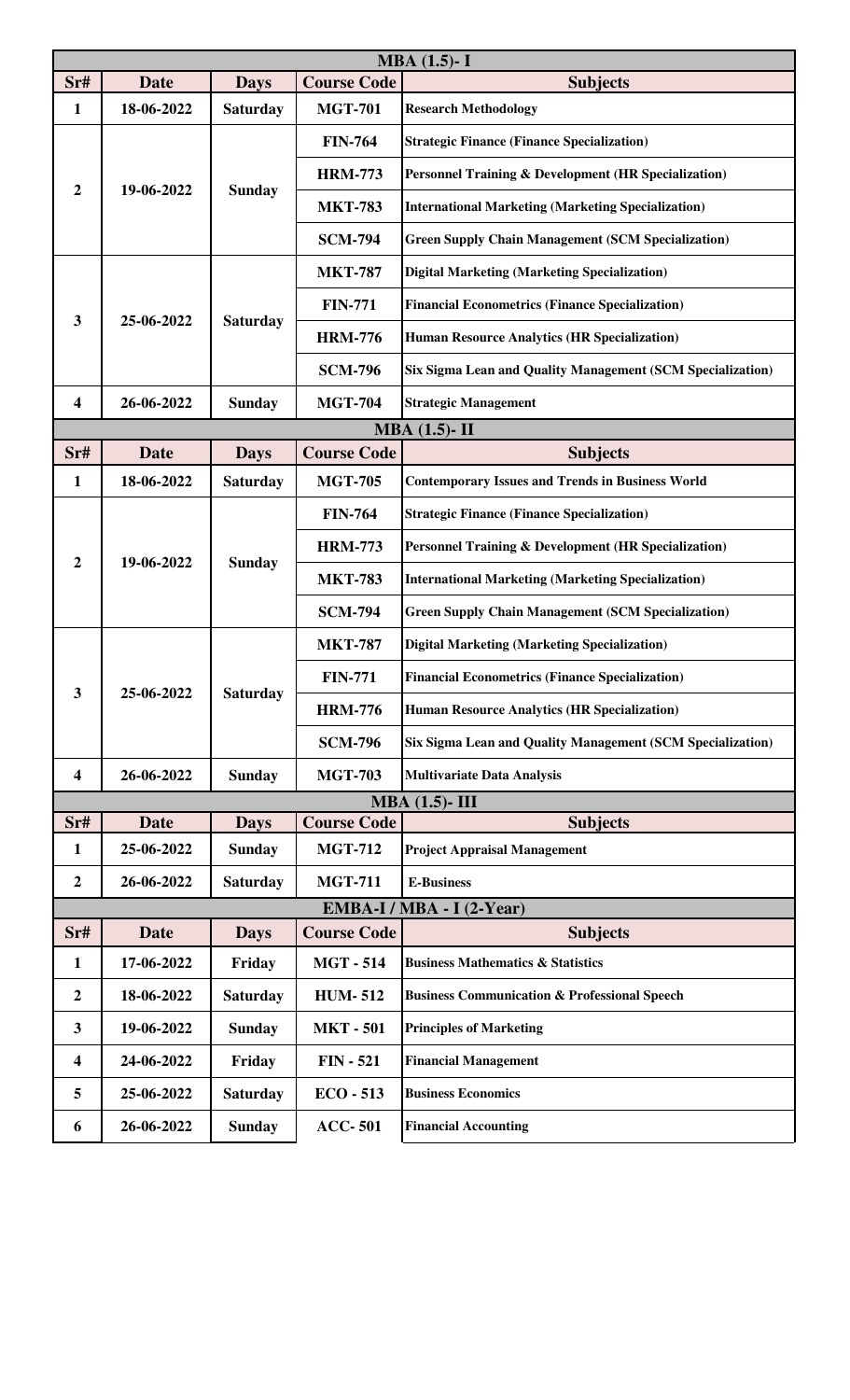| $MBA$ (2-Year)- II      |             |                 |                    |                                                                 |  |
|-------------------------|-------------|-----------------|--------------------|-----------------------------------------------------------------|--|
| Sr#                     | <b>Date</b> | <b>Days</b>     | <b>Course Code</b> | <b>Subjects</b>                                                 |  |
| 1                       | 17-06-2022  | Friday          | $ACC-641$          | <b>Managerial Accounting</b>                                    |  |
| 2                       | 18-06-2022  | <b>Saturday</b> | <b>SCM-665</b>     | <b>Logistic Management (SCM-Management)</b>                     |  |
| 3                       | 19-06-2022  | <b>Sunday</b>   | <b>MGT - 623</b>   | <b>Research Methodology</b>                                     |  |
| $\overline{\mathbf{4}}$ | 24-06-2022  | Friday          | <b>HRM-606</b>     | <b>Human Resource Management</b>                                |  |
| 5                       | 25-06-2022  | <b>Saturday</b> | <b>SCM-661</b>     | <b>Inventory Management (SCM-Specialization)</b>                |  |
|                         |             |                 | <b>HRM-776</b>     | <b>Human Resource Analytics (HR Specialization)</b>             |  |
| 6                       | 26-06-2022  | <b>Sunday</b>   | <b>MKT-611</b>     | <b>Strategic Marketing</b>                                      |  |
|                         |             |                 |                    | MBA (2-Year)-III/ EMBA-III                                      |  |
| Sr#                     | <b>Date</b> | <b>Days</b>     | <b>Course Code</b> | <b>Subjects</b>                                                 |  |
| 1                       | 18-06-2022  | <b>Saturday</b> | <b>ECO-701</b>     | <b>Contemporary Trends in Business &amp; Economics</b>          |  |
|                         | 19-06-2022  | <b>Sunday</b>   | <b>FIN-764</b>     | <b>Strategic Finance (Finance Specialization)</b>               |  |
| 2                       |             |                 | <b>HRM-773</b>     | <b>Personnel Training &amp; Development (HR Specialization)</b> |  |
|                         |             |                 | <b>MKT-783</b>     | <b>International Marketing (Marketing Specialization)</b>       |  |
|                         |             |                 | <b>SCM-794</b>     | <b>Green Supply Chain Management (SCM Specialization)</b>       |  |
|                         | 25-06-2022  | <b>Saturday</b> | <b>MKT-787</b>     | <b>Digital Marketing (Marketing Specialization)</b>             |  |
| 3                       |             |                 | <b>FIN-771</b>     | <b>Financial Econometrics (Finance Specialization)</b>          |  |
|                         |             |                 | <b>HRM-776</b>     | <b>Human Resource Analytics (HR Specialization)</b>             |  |
|                         |             |                 | <b>SCM-796</b>     | Six Sigma Lean and Quality Management (SCM Specialization)      |  |
| 4                       | 26-06-2022  | <b>Sunday</b>   | <b>MGT-704</b>     | <b>Strategic Management</b>                                     |  |
|                         |             |                 |                    | MBA (2-Year)-IV/EMBA-IV                                         |  |
| Sr#                     | Date        | <b>Days</b>     | <b>Course Code</b> | <b>Subjects</b>                                                 |  |
| $\mathbf{1}$            | 18-06-2022  | <b>Saturday</b> | <b>MGT-705</b>     | <b>Contemporary Issues and Trends in Business World</b>         |  |
| $\overline{2}$          | 19-06-2022  | <b>Sunday</b>   | <b>FIN-764</b>     | <b>Strategic Finance (Finance Specialization)</b>               |  |
|                         |             |                 | <b>HRM-773</b>     | <b>Personnel Training &amp; Development (HR Specialization)</b> |  |
|                         |             |                 | <b>MKT-783</b>     | <b>International Marketing (Marketing Specialization)</b>       |  |
|                         |             |                 | <b>SCM-794</b>     | <b>Green Supply Chain Management (SCM Specialization)</b>       |  |
| 3                       | 25-06-2022  | <b>Saturday</b> | <b>MKT-787</b>     | <b>Digital Marketing (Marketing Specialization)</b>             |  |
|                         |             |                 | <b>FIN-771</b>     | <b>Financial Econometrics (Finance Specialization)</b>          |  |
|                         |             |                 | <b>HRM-776</b>     | <b>Human Resource Analytics (HR Specialization)</b>             |  |
|                         |             |                 | <b>SCM-796</b>     | Six Sigma Lean and Quality Management (SCM Specialization)      |  |
| 4                       | 26-06-2022  | <b>Sunday</b>   | <b>MGT-703</b>     | <b>Multivariate Data Analysis</b>                               |  |